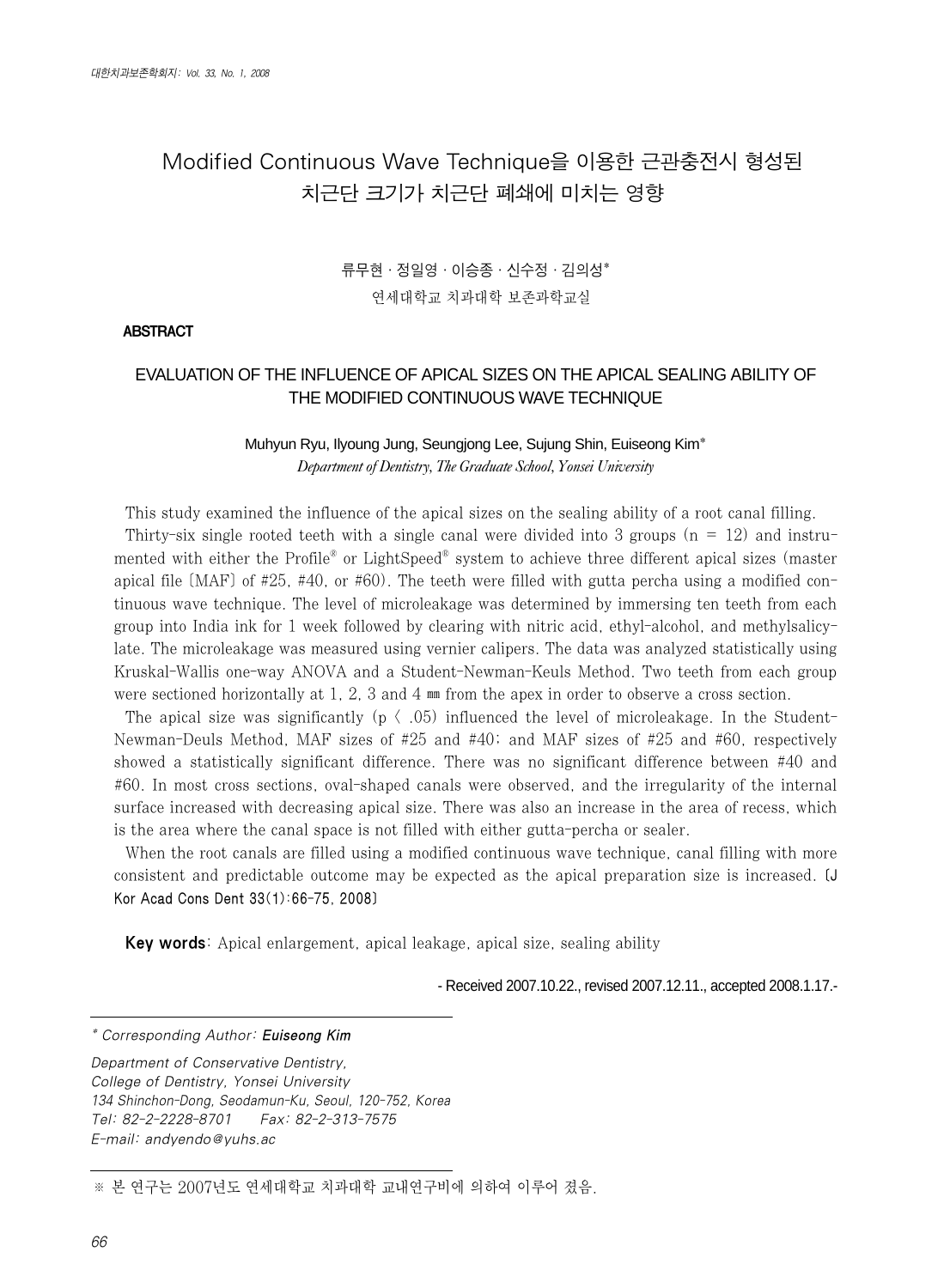# Ⅰ. 서 론

비외과적 근관치료의 목적은 근관의 형성과 형성된 근관 의 완전한 밀폐에 있다1). 완전한 근관의 밀폐는 치주조직의 생물학적 파괴를 일으키는 자극원의 침윤과 축적을 방지하 는데 필수적이다. 근관 충전의 목적은 1) 구강과 치근단 조 직의 근관 내로의 유출의 통로를 차단하고 2) 근관 세정과 성형 중 완전히 제거될 수 없는 자극원을 근관내에 한정시 키는 것이다. 이러한 충전 목적의 이론적인 근거는 치수조 직의 괴사산물을 따라 존재하는 미생물 자극원이 치수괴사 를 유발시키는 주된 원인이며 동시에 이러한 자극원은 치근 단 조직으로 파급되기 때문에 적절한 근관 충전을 통해 이 를 억제해야 한다는 것이다. 만일, 이러한 원인 인자를 제거 하지 못하거나 근관의 오염을 통한 지속적인 자극을 방지하 지 못하면 비외과적이건, 외과적이건 근관치료 실패의 주된 원인이 된다2-5).

하지만 근관 충전에 사용된 어떠한 재료와 방법일지라도 근관을 항상 완벽히 밀폐시키는 것은 아니며, 모든 근관은 많던 적던 다소간의 누출을 보이게 되는 것으로 보고되고 있다4). 근관충전의 질적인 평가를 위해서 임상가들은 이차 원적인 방사선 사진을 이용하지만 방사선 사진과 근관충전 의 질적인 평가와는 상관관계가 적다. 방사선 사진상에서 근관충전이 만족할만한 경우에도 여전히 누출의 가능성은 높으며, 14% 이상에서 실패가 일어날 수 있음이 보고되고 있다5-6). 또한, Ainley7)는 근관충전의 치근단 폐쇄를 형광 염료를 이용한 형광경 분석법으로 근단부 밀폐를 평가한 결 과 근관의 완전한 밀폐는 다공성의 상아질 구조로 인해 불 가능하고 이러한 근관의 완전한 밀폐는 근본적으로 근관 내 부의 치아 구조와 충전 물질간의 분자 결합이 이루어지는 기술이 제공되기 전까지는 불가능 하다고 보고 하였다.

이러한 한계에서 보다 성공적인 근관 충전을 위해서 근단 부의 크기나 해부학적 형태를 아는 것은 중요한 의미를 가 진다. Major foramen의 크기에 대한 다양한 연구에서 Kuttler<sup>8</sup>는 18 - 25세에서는 502 மா 있으며 55세 이상에 서는 681 ன로 보고 하였고, Green<sup>9)</sup>은 30 ன에서 2000 ன (평균: 570 ㎛)의 다양한 치근단공 크기를 보고 하였다. 한 편, Major foramen보다 그 직경이 작은 Minor foramen 의 크기에 대해서는 Ponce와 Vilar10)는 상악 전치의 연속 절편을 광학 현미경을 통해 Cemento-dentino-canal (CDC) junction의 직경을 측정한 결과 중절치에서는 353.2 ㎛, 측절치에서는 292.25 ㎛, 견치에서는 298.16 ㎛로 보고 하였다. 이는 파일 크기 #30에서 #35에 해당하 는 크기이다. 이와 더불어 근단부 5 ㎜에서 근관의 주된 단 면 형태는 원형이 아닌 난원형이거나 리본 형태를 가지고 있으며 최장 직경이 최단 직경의 2배 이상이 되는 긴 난원 형의 근관도 25%에 달한다는 보고가 있다"1. 이렇든 다양 한 근관의 크기와 형태는 근관 치료에 있어서 근관의 형성, 세정, 충전에 많은 어려움을 준다.

치근단 확대의 정도에 대해서 임상적으로 받아들여지는 개념 중에서 근단부 확대를 필요한 만큼 확대하기보다 가능 한 작게 유지하는 것이 좋다는 의견이 있다. 이는 존재하는 과학적 근거에 의한다기보다 임상적인 의견에 의한 것이다  $12-17$ ). Weine $18$ )은 치근단에 끼이는 초기 파일 크기보다 세 단계 큰 정도로의 확대를 추천 하였지만 이러한 방법이 적 절한지에 대해서는 의문이다. 그 예로, Wu 등19)의 연구에 서는 난원형의 근관에 초기 파일의 삽입시 75%는 치근단 근관의 한쪽 면에만 접촉하고 있으며 나머지 25%는 근단 부벽에 접촉도 하지 않고 있음을 관찰하였으며, 근관의 90%에서 이런 초기 파일의 크기는 실제 근단의 최소 직경 보다 작다고 하였다. Strindberg<sup>20)</sup>의 추적 연구에 의하면 큰 파일의 크기가 근관치료의 성공을 높여주는 것은 아니라 고 하였다. 하지만 이런 연구들은 후향적 연구이며 결과에 영향을 주는 다른 요소 (예: 적은 sample size)들을 가지고 있다. 또한 이러한 많은 연구들은 근관 혹은 치근단부위의 확대가 임상적인 성공에 영향을 주는지 직접적으로 평가하 지는 않고 있다21-22).

Wu 등23)은 난원형의 근관을 원형의 근관으로 충분히 확 대하지 못한다면 확대되지 못하고 남아있는 recess에는 근 관충전이 되지 않고 미세누출의 경로가 됨을 보고 하였다. 또한, 감염된 근관에서 근단부의 확대가 커질수록 세균의 수는 감소된다24-28). Rollison 등26)은 하악 대구치의 근심 협 측 근관을 Enterococcus faecalis로 감염시키고 근단부 크 기를 #35까지 확대한 치아와 #50까지 확대한 치아의 비교 시 근단부 확대를 #50까지 한 군이 유의성 있게 세균의 감 소를 일으켰다. 부가적으로, 치근단 크기가 커질수록 근관 의 세정이 잘되고 이는 치료의 성공률을 높여 준다<sup>29)</sup>. 특히 치근단부의 세정이 실패한다면 치료의 실패율이 증가할 것 이다30-31).

근관계가 삼차원적으로 세정, 형성, 충전될 수 있는 이상 적인 치근단 크기에 대해서 논쟁이 계속되고 있지만 충전을 위한 근관계의 형성에서 근관의 형태를 단순한 원형으로 만 드는 것은 보다 나은 근관충전을 수행하는 기초가 될 것이 다. Kerekes와 Tronstad32)의 연구를 살펴보면 치아에 따 른 변이는 존재하지만 전치의 경우 근첨 1 ㎜ 부위에서 근 관을 원형으로 형성하기 위한 최소의 기구 크기는 #40 - #50 정도이며 이를 근거로 본 실험을 계획하였다. 본 실험 의 목적은 전치의 근단부를 비교적 원형으로 형성할 수 있 는 최소 크기인 Master apical file (MAF) size #40을 기 준으로 그보다 작은 MAF #25와 그보다 큰 MAF #60으로 근관을 형성하여 형성된 치근단 크기가 치근단 폐쇄에 미치 는 영향을 알아보고 치근단 절단을 통해 단면을 관찰하는 것이다.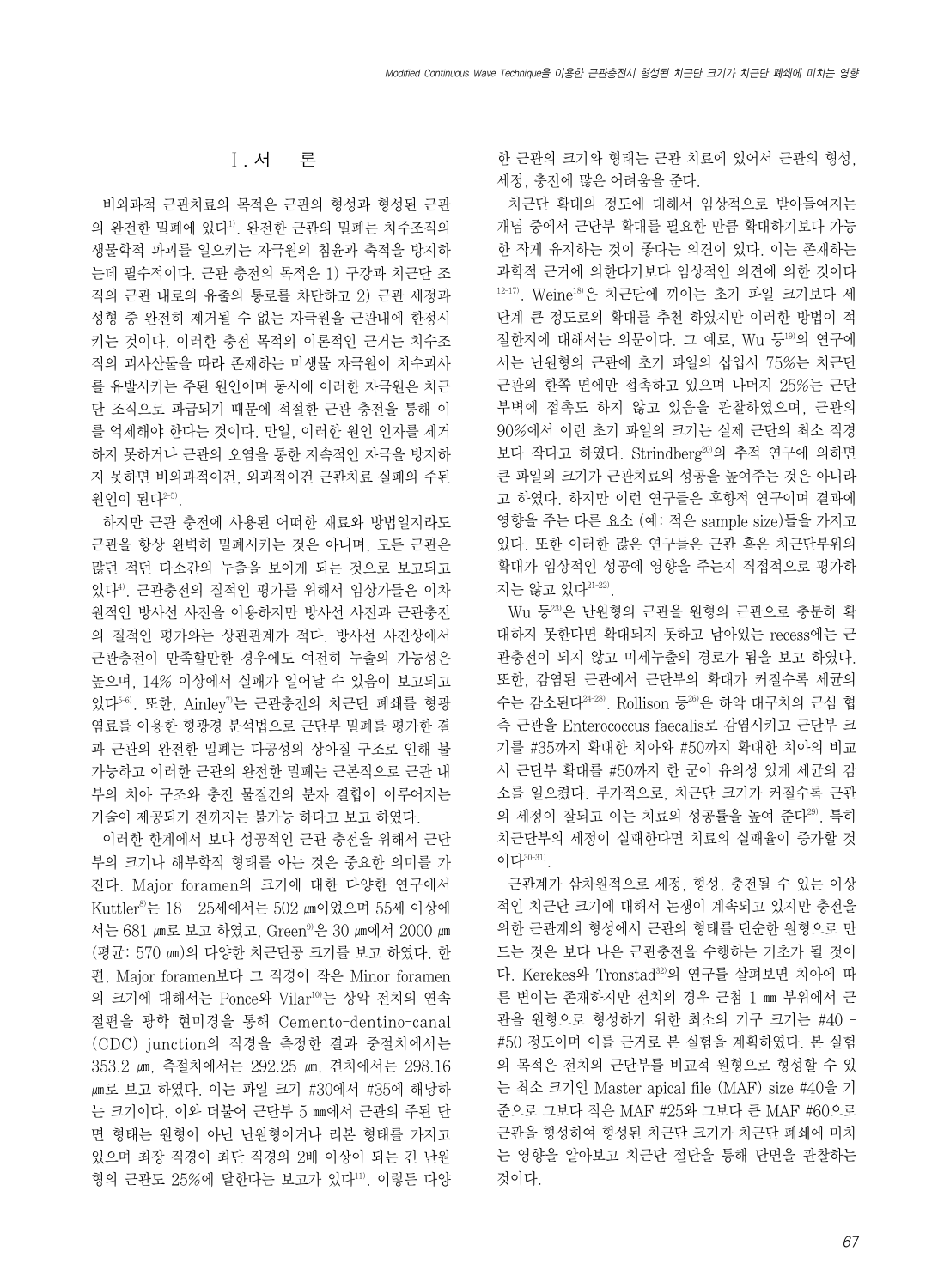### Ⅱ. 실험 재료 및 방법

#### 가. 실험 재료

최근 6개월 이내 발거된 치근단이 완성된 상악 중절치와 측절치, 상하악 견치 (단근치, 1근관) 46개를 대상으로 하 였다. 발거된 치아는 세척을 목적으로 희석된 치아염소산나 트륨에 1일간 보관한 뒤 사용 될 때까지 상온에서 생리식염 수에 보관되었다.

치아들은 diamond disc로 백악법랑경계에서 치관을 제 거한 후, 치근을 무작위로 선택하여 12개씩 3군으로 나누어 실험군으로 사용하였고 나머지 10개의 치근은 대조군으로 사용하였다.

#### 나. 실험 방법

#### 1. 근관형성

모든 근관 입구는 Gates-Glidden (GG) drill #2, #3, #4를 이용하여 확장하였다. GG drill #2로 절단면에서 4 ㎜까지 확장 한 후, GG drill #3을 절단면에서 3 ㎜까지 확장하고, GG drill #4를 절단면에서 2 ㎜까지 확장하였 다. 각 치근마다 #10 K-file을 사용하여 개방된 근관을 통 해 해부학적인 치근단공까지 삽입하고 0.5 ㎜ 뺀 길이를 작 업장으로 정하였다. 모든 근관은 #20 K-file까지 확대하 였다.

#### 실험군

- 1군 (MAF : #25) : Profile� #25 .06 taper (Dentsply Maillefer, Swiss)를 사용하여 작업장까지 치근단 성 형을 시행하였다.
- 2군 (MAF : #40) : Profile� #40 .06 taper를 사용하여 작업장까지 치근단 성형을 시행하였다.
- 3군 (MAF : #60) : Profile� #40 .06 taper를 사용하여 #40까지 치근단 성형을 시행한 후 LightSpeed® (LightSpeed endodontics, USA)를 이용하여 #60까 지 치근단 성형을 완성하고, LightSpeed� #70, 80을 이용해 Step-back (작업 길이를 조정하여 .06 taper 를 재현)을 시행하였다.

모든 치근단 성형에서 각 확대 단계마다 근관내 잔사 및 도말층을 제거하기 위하여 식염수와 2.5% 치아염소산나트 륨 및 17% EDTA 수용액을 사용하여 근관을 세척하였다. 또한 상아질 잔사에 의한 근관 폐쇄를 방지하기 위해 매 기 구 사용 후 #10 K-file을 이용하여 치근단공을 개방시켰다. 모든 치아는 충전 전까지 상온, 100% 습도에서 보관하 였다.

#### 2. 근관 충전

근관성형 완료 후 근관을 건조시키고 수동형 K-file로 apical clearing을 시행하여 충전을 위한 준비를 하였다. 모 든 치아는 System B� Heat Source (EIE/Analytic Technology, Orange, CA, USA)와 Obtura II� (Obtura Spartan, Fenton, USA)를 이용하여 Modified continuous wave technique으로 근관충전을 시행하였다. Master cone을 사용하여 작업장에서 1 ㎜내까지 도달시켜 tugback을 확인한 후 master cone에 적당양의 sealer를 바르 고 근관내에 위치시켰다. System B의® 온도는 250°C로 설정하고 System B�를 동작시켜 가열된 tip을 master cone내로 움직였다. tip을 계속해서 근첨쪽으로 움직이고 근단부쪽에서 열을 줄이고 tip은 근첨쪽 압력을 유지하게 했다. 작업장에서 4 ㎜ 짧은 위치에서 System  $B<sup>®</sup>$  tip에 열 을 가하며 tip을 제거하고 연화되어 있는 상태의 근단부 cone을 S-Kondenser� (Obtura spartan, USA)를 사용 하여 가압하였다. 치근단 부위가 충전된 후에는 치관부위를 200�C로 설정된 Obtura II�를 이용하여 역충전하였다. Sealer로는 Sealapex� (Kerr Romulus, MI, USA)를 사 용하였다.

모든 치아는 근관충전 후 적절히 충전되었는가를 평가하 기 위해 방사선사진을 촬영하였으며 상부 2 ㎜의 와동은 Glass ionomer (Fuji II LC, Japan)를 이용하여 충전하 였다. 근관 충전이 끝난 치아들은 Sealer를 경화시키기 위 하여 상온에서 1주일간 보관하였다.

#### 3. 색소침투

치근단에서 2 ㎜를 제외한 치근면 전체를 nail varnish로 2회 도포한 후 varnish가 건조되면 black India ink (Windsor & Newton, England)에 넣어서 30분간 20psi 음압하에 보관한 후 대기압 하에서 7일간 담가두었다.

색소의 침투를 확인하기 위해 양성대조군 (n = 5)으로는 Profile� .06 taper를 사용하여 #40까지 치근단 성형을 시 행한 후 sealer를 사용하지 않고 one cone technique으로 충전하고 실험군과 같은 방법으로 색소를 침투 시켰으며, 음성 대조군 (n = 5)으로 Profile� .06 taper를 사용하여 #40까지 치근단 성형을 시행한 후 continuous wave technique을 이용하여 근관충전하고 치근 전면에 varnish 를 바르고 색소침투를 시켰다.

7일 후 색소 용액에 담갔던 치아들을 흐르는 물에 세척하 고 치아 외면의 varnish를 조심스럽게 제거하였다. 각 실험 군당 12개의 치아 중 10개의 치아와 대조군은 미세누출 측 정을 위해 사용되었으며 나머지 2개의 치아는 단면의 형태 를 관찰하기 위해 사용되었다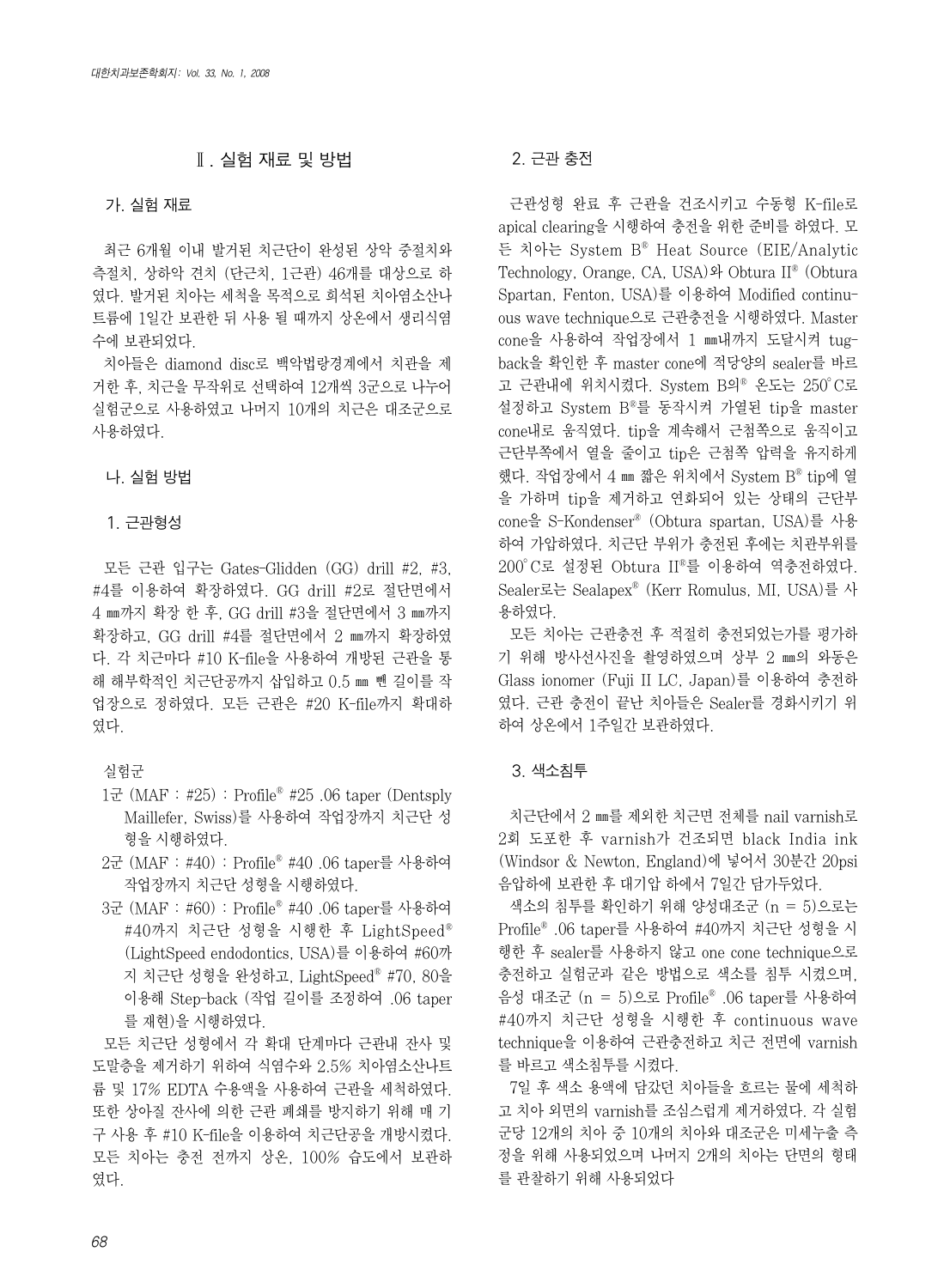#### 4. 치아의 투명화와 미세누출의 측정

각 실험군당 10개의 치아들은 미세누출의 측정을 위해 투 명화과정을 시행하였다. 5% nitric acid (Duksan pure chemical, 대한민국)에 넣어서 3일간 탈회 시키고, 80% (12시간), 90% (1시간), 100% (1시간) ethyl alcohol (Duksan pure chemical, 대한민국)을 이용하여 탈수 시 킨 후, methyl salicylate (Sigma chemical, China)에 2 일간 담가서 치아를 투명화시켰다. 색소의 미세누출 정도를 쌍안입체현미경 (Carl Zeiss, Germany)으로 20배 확대하 여 관찰하고 caliper를 사용하여 0.01 ㎜단위로 측정하였 다.

#### 5. 통계분석

미세누출에 치근단 크기가 미치는 영향을 분석하기 위하 여 Kruskal-Wallis One-way ANOVA test를 시행하였 고, 사후 검정을 위하여 Student-Newman-Keuls method를 시행하였다.

#### 6. 치아절단 및 단면형태의 관찰

각 실험군당 2개의 치아는 단면의 형태를 관찰하기 위해 사용되었다. 색소침투까지 시행된 치아들을 clear resin에 각각 매몰 하였다. 경조직 절단기 (Minitome, Struers, Denmark)로 해부학적 근첨 1 ㎜에서 4 ㎜까지 1 ㎜ 간격 으로 수평 절단하였다. 절단면을 쌍안입체현미경을 이용하 여 83배 확대하여 관찰하고 사진 촬영하였다.

### Ⅲ. 결 과

#### 가. 미세누출의 측정

양성 대조군은 치근의 전 길이에 걸쳐 색소 침투가 일어났 으며, 음성 대조군은 치근의 전 길이에 걸쳐 색소 침투가 일 어나지 않았다 (Figure 1).

각 군당 10개치아의 색소 미세누출 정도를 관찰한 결과는 Table 1에 정리 하였다.



**Figure 1.** Positive control (left), Negative control (right).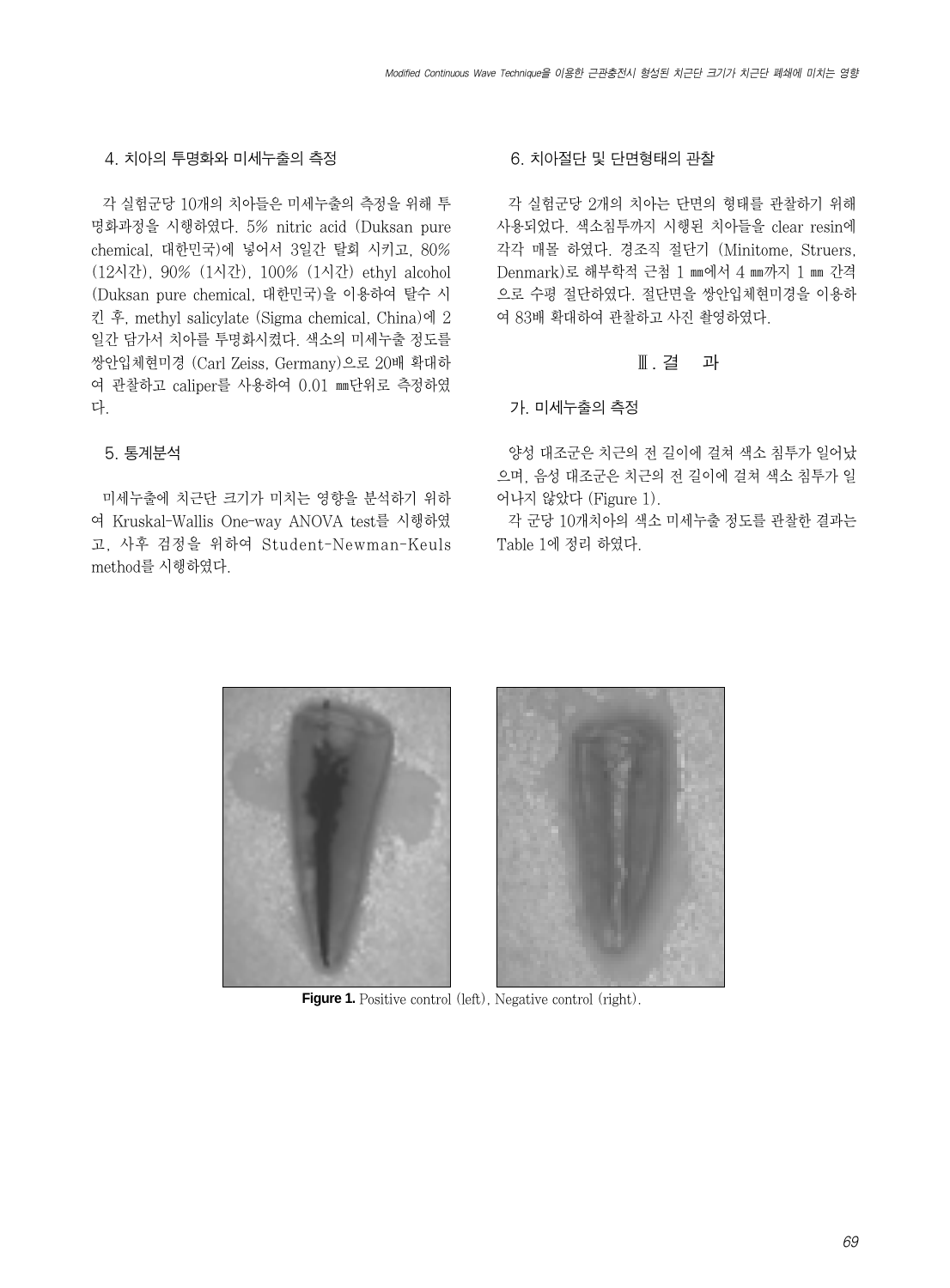| <b>Table 1.</b> Minimum, maximum, mean and standard deviation (S.D) value of apical microleakage |         |         |      | (mm) |
|--------------------------------------------------------------------------------------------------|---------|---------|------|------|
|                                                                                                  | Minimum | Maximum | Mean | S.D  |
| Group $1$ (MAF: #25)                                                                             | 0.37    | 3.44    | 1.32 | 0.92 |
| Group $2$ (MAF: #40)                                                                             | 0.25    | 1.19    | 0.57 | 0.33 |
| Group $3$ (MAF: #60)                                                                             | 0.20    | 0.56    | 0.38 |      |



Group 1 (MAF #25) Group 2 (MAF #40) Group 3 (MAF #60)

**Figure 2.** Comparison of dye leakage  $(\times 20)$ .

3군에서 평균 미세누출의 정도가 가장 작았고, 1군에서 평균 미세누출의 정도가 가장 컸다 (Figure 2).

미세누출에 치근단 크기가 미치는 영향을 분석하기 위하 여 Kruskal-Wallis One-way ANOVA test를 시행하였 고, 사후 검정을 위하여 Student-Newman-Keuls method를 시행하였다.

Kruskal-Wallis One-way ANOVA test에서 치근단 크 기가 유의성 있게 (P < 0.05) 미세누출에 영향을 미치는 것 으로 나타났다. 치근단 크기에 따른 결과를 분석하기 위하 여 Student-Newman-Keuls method를 통해 사후 검정을 시행하였으며 그 결과, MAF size가 #25와 #40, #25와 #60에서 유의한 차이를 보였으며 #40과 #60 간에는 통계 적인 유의차가 없었다.

### 나. 단면형태

대부분의 치아에서 난원형의 근관 형태를 관찰 할 수 있었 다. 치근단 크기가 작은 경우 성형된 근관에 불규칙한 내면 의 존재로 인하여 recess가 관찰되었다. MAF size가 #25 인 경우에는 recess가 다른 군에 비해 자주 관찰되었고 이 러한 recess에는 gutta-percha나 sealer로 충전되지 않았 으며 색소침투의 경로가 됨을 확인할 수 있었다. 특히 apex 부위에서 치근단공 크기에 비해 MAF size가 작아서 gutta-percha가 근관의 어느 벽에도 닿아 있지 않고 guttapercha주변을 sealer가 감싸고 있었던 경우도 있었다. 치근 단 크기가 클수록 성형된 근관이 비교적 원형의 형태를 나 타냈으며 gutta-percha로 충전되지 않는 recess의 빈도수 가 감소하였다 (Figure 3).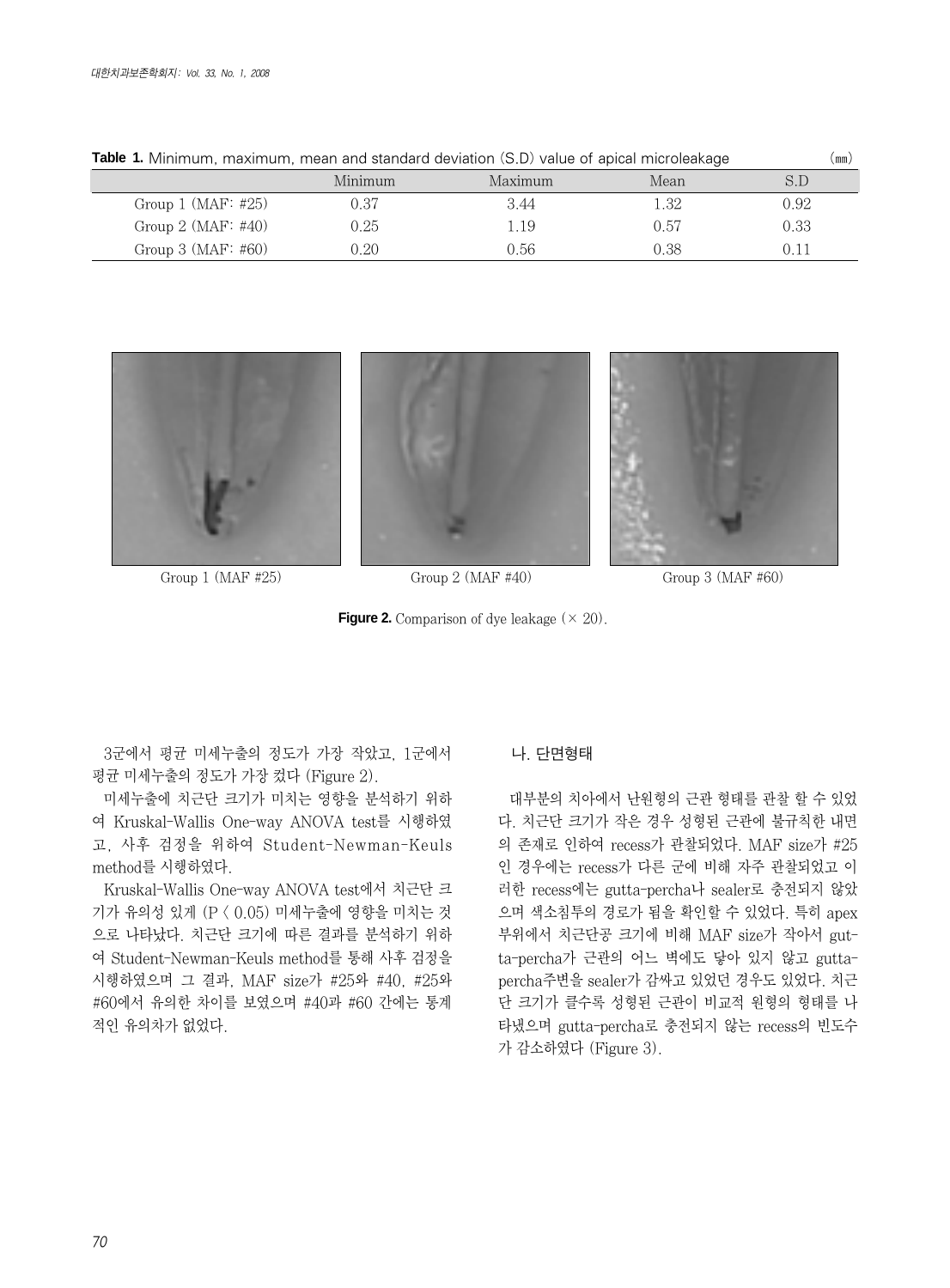

Group 1 (MAF: #25)



Group 2 (MAF: #40)



Group 3 (MAF: #60)

**Figure 3.** Stereomicroscopic view of cross-section at 1, 2, 3, 4  $mm$  from the apex ( $\times$  83).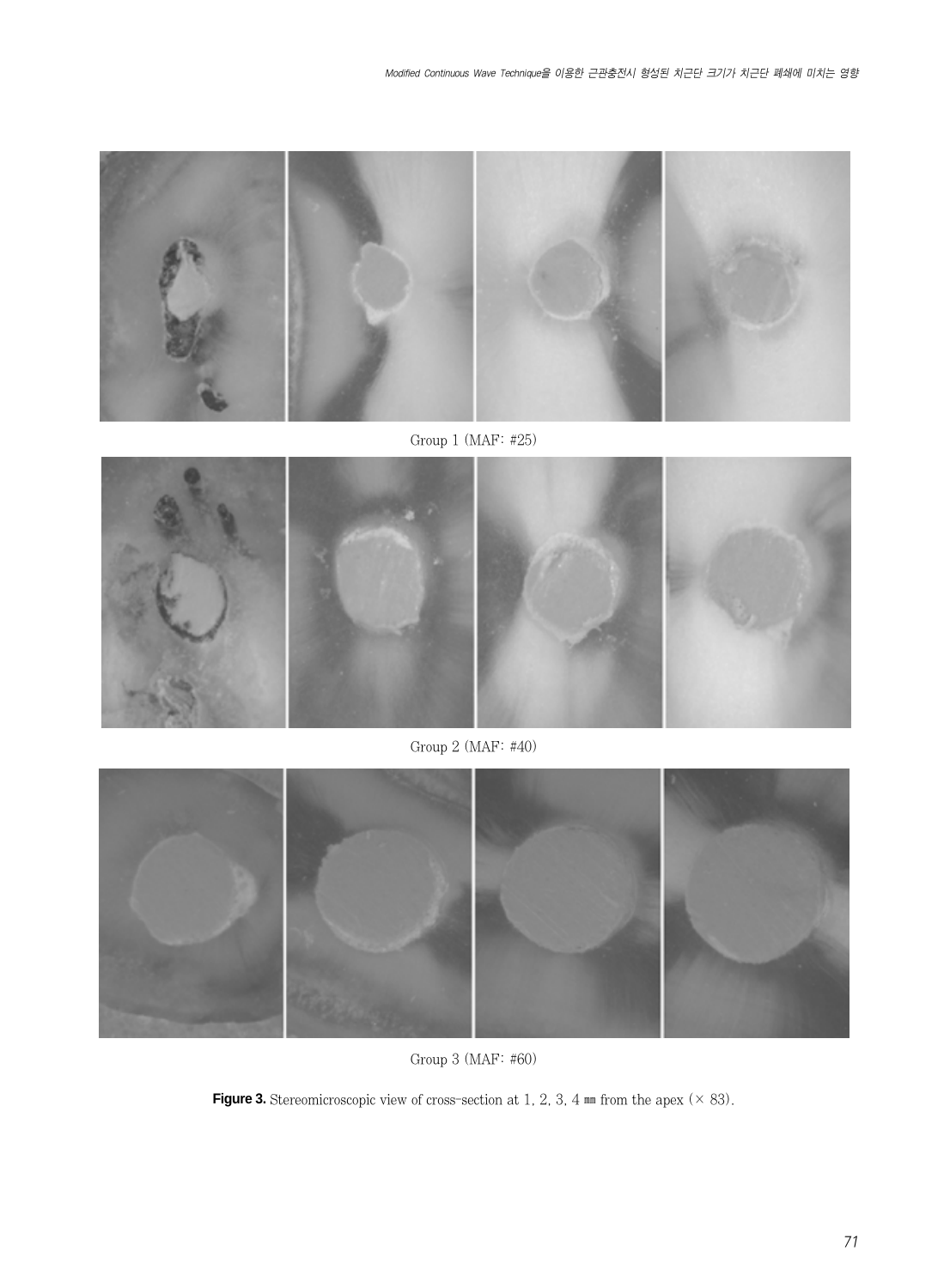### Ⅳ. 총괄 및 고찰

치근단 폐쇄 후 치근단의 밀폐정도를 연구할 때 침투물질 을 근관내로 침투시켜 충전 재료가 이를 어느 정도 막아내 는가 보는 방법이 가장 흔히 사용되는 방법이다. 이러한 침 투 물질로는 radioactive isotope, dye, silver nitrate와 같은 chemical tracer나 미생물 등을 사용할 수 있다33-34). Radioisotope는 여러 누출 연구35-36) 에서 사용되어 왔으나 특별한 실험기구를 필요로 하고, 실험 표본이 오염되지 않 도록 각별한 주의를 요하며, 결과를 잘못 해석할 위험이 있 다. Methylene blue나 India ink를 이용한 색소 침투법은 치아 기질이나 apatite crystal에 침투되지 않으면서 누출 의 깊이와 양을 비교적 정확하게 나타낼 수 있을 뿐만 아니 라 사용하기 쉽고 안전하며, 특별한 장비가 필요 없고 가격 이 저렴한 장점을 가지고 있다.

치아를 탈회 후 투명화 시킴으로써 현미경 하에서 치아를 돌려보면서 색소의 침투정도를 삼차원적으로 관찰할 수 있 었다. 치아의 탈회나 투명화 과정에서 methylene blue 입 자는 쉽게 녹는 반면, india ink에서는 특별한 문제가 없기 때문에37) 본 실험에서는 침투물질로써 india ink를 사용하 였다. 이러한 침투 물질의 분자는 세균보다 크기가 작기 때 문에 In-vivo 조건을 재현하기에는 한계가 있으나<sup>38-39)</sup> 실험 군간의 상호 비교에는 적절한 방법이라 할 수 있다.

근관 확대는 모든 치아에 있어서 쉽게 시행할 수 있었다. 비교적 곧은 단근치를 대상으로 하였기 때문에 각 실험군마 다 근관 확대에 걸리는 시간은 큰 차이는 없었으며 ledge, zip 혹은 transportation과 같은 문제들은 발생하지 않 았다.

치근단부의 확대 크기에 대한 이전의 연구들을 살펴보면, Usman 등40)은 세 가지 기울기 (0.06, 0.08, 0.10)를 가지 는 니켈-타이타늄 (NiTi) 전동 파일을 가지고 치근단부를 #20 크기와 #40 크기로 확대한 후 근단부에 남은 debris를 조직학적으로 관찰시 치근단부를 #40으로 확대한 치아에 비해 치근단부를 #20로 확대한 치아에서 유의성 있게 보다 많은 debris가 남은 것을 보고하였다. 반면 Coldero 등41)의 연구에서는 GT file을 이용하여 근관 확대를 한 후 치근 확 대 (#35)를 한 치아와 치근단 확대를 하지 않은 치아의 세 균 제거 정도를 비교 하였을 때 적절한 근관 형성 기울기가 형성 되었다면 치근단 확대가 세균 제거에 영향을 미치지 않는 것으로 보고 하였다. 이렇듯 근관 확대의 효과를 어떠 한 기준으로 평가하느냐에 따라 그 결과가 달라지기 때문에 근관 확대의 정도에 대해서는 아직까지 논란이 있다.

이러한 치근단 확대가 근관 충전시 치근단 폐쇄에 미치는 영향에 대해서는 많은 연구가 이루어지지 않은 상태이다. Buchanan12-17)은 apical zip의 발생 가능성을 줄이고 충전 을 보다 용이하게 하기 위해서 근단부의 최소 확대를 주장 하였다. 원의 넓이를 수학적으로 π으로 표현한다. 근단부 file의 크기가 2배가 되면 채워야할 면적은 4배가 되므로<sup>42-</sup> 43) 가능한 근단부의 확대를 최소화함으로써 보다 나은 근관 충전 결과를 얻을 수 있다고 생각할 수 있다.

하지만 본 실험의 결과에서는 근단부 크기가 클수록 미세 누출의 평균값과 표준편차는 감소하였다. Student-Newman-Keuls method를 통한 사후 검정에서 MAF size가 #25 - #40과, #25 - #60에서 유의성 있는 차이를 보였으며 MAF size가 #40 - #60에서는 통계적 유의차는 없었지만 MAF size가 #40인 실험군 2에 비해 MAF size 가 #60인 실험군 3에서 미세누출의 평균값과 표준편차값은 적었으며 이를 통해 치근단 크기가 클수록 미세누출의 양이 감소하는 경향이 있음을 알 수 있다.

본 실험에서 실험군 2와 실험군 3의 통계적 유의차가 없 는 것은 sample수의 부족과 실험방법상 미세누출 측정 방 법의 오차로 인했을 가능성이 있으므로 추가적인 실험이 필 요할 것으로 보인다.

모든 실험군에서 미세누출의 최소양은 0.37 (1군), 0.25 ㎜ (2군), 0.20 ㎜ (3군)로 비교적 비슷한 정도를 나타냈지 만 미세누출의 최대양은 3.34 ㎜ (1군), 1.19 ㎜ (2군), 0.56 ㎜ (3군)로 큰 차이를 보였다. 또한 근관 성형의 양이 커질수록 미세누출 값의 표준편차 값은 감소하는 경향을 보 이고 있으며 특히 MAF size가 #60인 3군에서는 실험 치아 모두에서 1 ㎜이하의 낮은 미세누출양을 보였다. 이러한 결 과는 근관 확대의 정도가 근관 충전 후 미세 누출에 절대적 인 영향을 미친다기 보다는 근관 성형양이 커질수록 보다 일관되고 성공적인 결과를 예상할 수 있는 근관충전을 시행 할 수 있다고 할 수 있다.

이렇게 근관 확대가 적을 때 미세누출이 큰 결과의 이유는 첫째, 근관계의 삼차원적인 충전을 위한 근관 성형의 정도 가 부족했을 수 있다. 치아의 단면 형태에서 알 수 있듯이 MAF size가 작은 경우 기구에 의해 성형되지 않은 recess 가 존재하고 이런 recess는 gutta-percha로 충전 되지 않 았다. 또한, 근관계의 해부학적인 구조는 다양한 형태로 존 재하고 근관면은 다양한 불규칙성으로 인해 근관 성형을 통 해 근관 충전에 용이한 형태로 수정되어야 한다. 복잡한 근 관면을 가능한 원통형의 단순한 형태로 성형시킨다면 그렇 지 않은 경우보다 성공적인 근관충전을 시행할 수 있으며 근관 확대의 양이 많을수록 근관의 형태를 단순화 시킬 수 있다. 이러한 원인으로 근관 성형이 부족할 때 성형된 근관 에 불규칙한 내면이 존재함으로써 미세누출의 경로가 되었 을 것이다.

둘째, 확대된 근관의 크기나 모양이 본 실험에서 사용된 충전용 기구가 충전 재료를 근단부쪽으로 가압할 수 있는 적절한 위치까지 자유롭게 넣을 수 없어서 근관의 근단부에 서 master cone의 적합성과 압박이 부족하게 되고, mas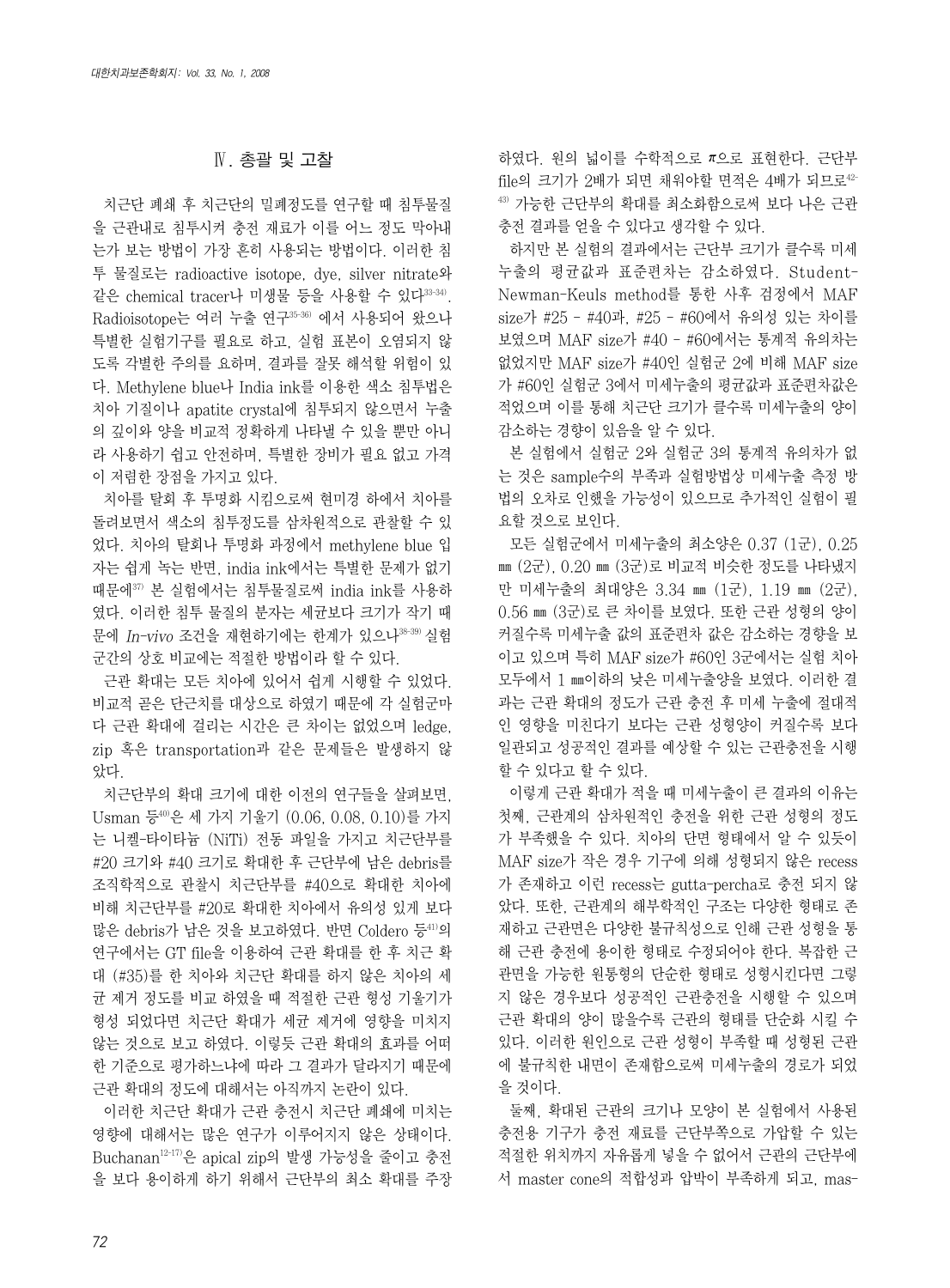ter cone 주위를 sealer가 둘러싸게 되어 방사선사진상에는 충전이 적절해 보이지만 근관을 완전하게 밀폐하지 못하여 미세누출이 증가했을 수 있다. 실제로 본 실험에서 사용된 System B� tip의 크기는 0.5 ㎜정도인데 1군의 경우에서 처럼 MAF size가 #25이고 기울기가 0.06 ㎜/㎜인 경우 산술적으로 작업장 길이에서 최대 5 ㎜상방까지만 System B� tip이 도달하기 때문에 근관 충전 시 근단부쪽의 열전달 이 적절히 이루어지지 않았을 것이다. 또한, 1군의 경우 가 장 작은 크기의 S-Kondenser�를 사용하였는데 이 역시 적 절한 깊이까지 기구를 위치시키더라도 좁은 근관의 측벽에 의해 기구 적용이 방해를 받음으로써 근관 충전 시 compaction에 방해가 될 수 있었다. 1군의 단면 형태를 살펴보 면 gutta-percha가 one-cone의 형태로만 충전되어 있음을 확인 할 수 있다.

근단부의 확대를 크게 하는 것은 이번 실험에서 보여준 근 관충전 후 미세누출의 감소뿐만 아니라 이미 연구된 것처럼 감염된 치아에서 세균 및 조직의 제거와 적절한 세정에 큰 장점을 지닌다24-29). 현재 시판되고 있는 니켈-타이타늄 전동 파일의 대부분이 근관의 근단부를 MAF #50 이상까지 확 대 할 수 있는 기구를 소개하고 있으며 이중에서 taper를 가지지 않는 기구로는 LightSpeed®와 S-Apex® (FKG Dentaire, Swiss)가 있다. LightSpeed�는 특이한 디자인 (short cutting head, noncutting pilot tip, long thin taperless shaft)으로 니켈-타이타늄의 유연성을 극대화하 고 상부의 과다한 치질 삭제가 없이 근단부를 충분히 확대 할 수 있다<sup>44)</sup>. 최근 시판되기 시작한 S-Apex®는 첨단부쪽 으로 갈수록 직경이 커지는 Inverted taper를 가지는 디자 인으로 설계되어 있다.

하지만 근관의 확대에 따른 잔존 치질 두께의 감소는 치근 의 약화를 일으킬 수 있다. 이전의 연구를 살펴보면, 근관 치료된 치아와 생활력이 있는 치아의 물리적 특성의 차이는 없다는 보고가 있지만 이런 연구들에서는 근관 치료된 치아 에서 근관 확대의 정도에 대해서는 고려가 되지 않았다45). 근관의 치관부 잔존 치질양에 대한 연구에서는 포스트 직경 에 대한 기준으로 치근폭의 1/3을 넘지 않아야 한다는 보고 들이 있지만46-47) 아직까지 근관 형성 후 치근단 1/3부위에 서의 잔존 치질양에 대한 연구는 미미하기 때문에 추가적인 연구가 필요할 것으로 보인다.

# Ⅴ. 결 론

본 연구에서는 전치의 근단부를 비교적 원형으로 형성할 수 있는 최소 크기인 MAF size #40을 기준으로 그보다 작 은 MAF #25와 그보다 큰 MAF #60으로 근관을 형성하여 치근단 크기와 근관 형성 기울기가 치근단 폐쇄에 미치는 영향을 알아보았으며 본 실험의 조건하에서는 MAF #25에 비해 MAF #40과 MAF #60에서 미세누출의 평균값과 표 준편차 값이 감소하는 것을 알 수 있었다.

이러한 결과를 토대로, 형성된 치근단 크기가 커질수록 보 다 일관되고 성공적인 결과를 예상할 수 있는 근관충전을 시행할 수 있음을 알 수 있으나 이에 따른 치질의 약화에 대 한 연구가 병행되어야 할 것으로 생각된다.

#### 참고문헌

- 1. Schilder H. Filling root canals in three dimensions. Dent Clin North Am 11:723-744, 1967.
- 2. Sjögren U, Hăgglund B, Sundqvist G, Wing K. Factors affecting the long-term results of endodontic treatment. J Endod 16:498-504, 1990.
- 3. Rud J, Andreasen JO. A study of failures after endodontic surgery by radiographic, histologic, and stereomicroscopic methods. Int J Oral Surg 1:311-328, 1972.
- 4. Gutmann JL. Clinical, radiographic, and histologic perspectives on success and failure in endodontics. Dent Clin North Am 36:379-392, 1992.
- 5. Buckley M, Spangberg L. The prevalence and technical quality of endodontic treatment in an American subpopulation, Oral Surg Oral Med Oral Patho Oral Radiol Endod 79:92-100, 1995.
- 6. Youngson CC, Nattress BR, Manogue M, Speirs AF. In vitro radiographic representation of the extent of voids within obturated root canals. Int Endod J 28:77-81, 1995.
- 7. Ainley JE. Fluorometric assay of the apical seal of root canal fillings. Oral Surg Oral Med Oral Pathol 29:753- 62, 1970.
- 8. Kuttler J. Fundamentos de Endo-metaendodoncia Pr?ctica, 2nd ed, Mexico, Mendez Ostero, 8, 1980.
- 9. Green D. A stereo-binocular microscopic study of the root apices and surrounding areas of 100 mandibular molars ; preliminary study. Oral Surg Oral Med Oral Pathol 8:1298-304, 1955.
- 10. Ponce EH, Vilar Fernandez JA. The cemento-dentinocanal junction, the apical foramen, and the apical constriction : evaluation by optical microscopy. J Endod 29:214-9, 2003.
- 11. Wu MK, Roris A, Barkis D, Wesselink PR. Prevalence and extent of long oval canals in the apical third. Oral Surg Oral Med Oral Pathol Oral Radiol Endod 89:739- 743, 2000.
- 12. Buchanan LS. The standardized-taper root canal preparation : part1. Concepts for variably tapered shaping instruments. Int Endod J 33:516-29, 2000.
- 13. Buchanan LS. The standardized-taper root canal preparation : part2. GT file selection and safe handpiece-driven file use. Int Endod J 34:63-71, 2001.
- 14. Buchanan LS. The standardized-taper root canal preparation : part3. GT file technique in large root canals with small apical diameters. Int Endod J 34:149-56, 2001.
- 15. Buchanan LS. The standardized-taper root canal preparation : part4. GT file technique in large root canals with large apical diameters. Int Endod J 34:149-56, 2001.
- 16. Buchanan LS. The standardized-taper root canal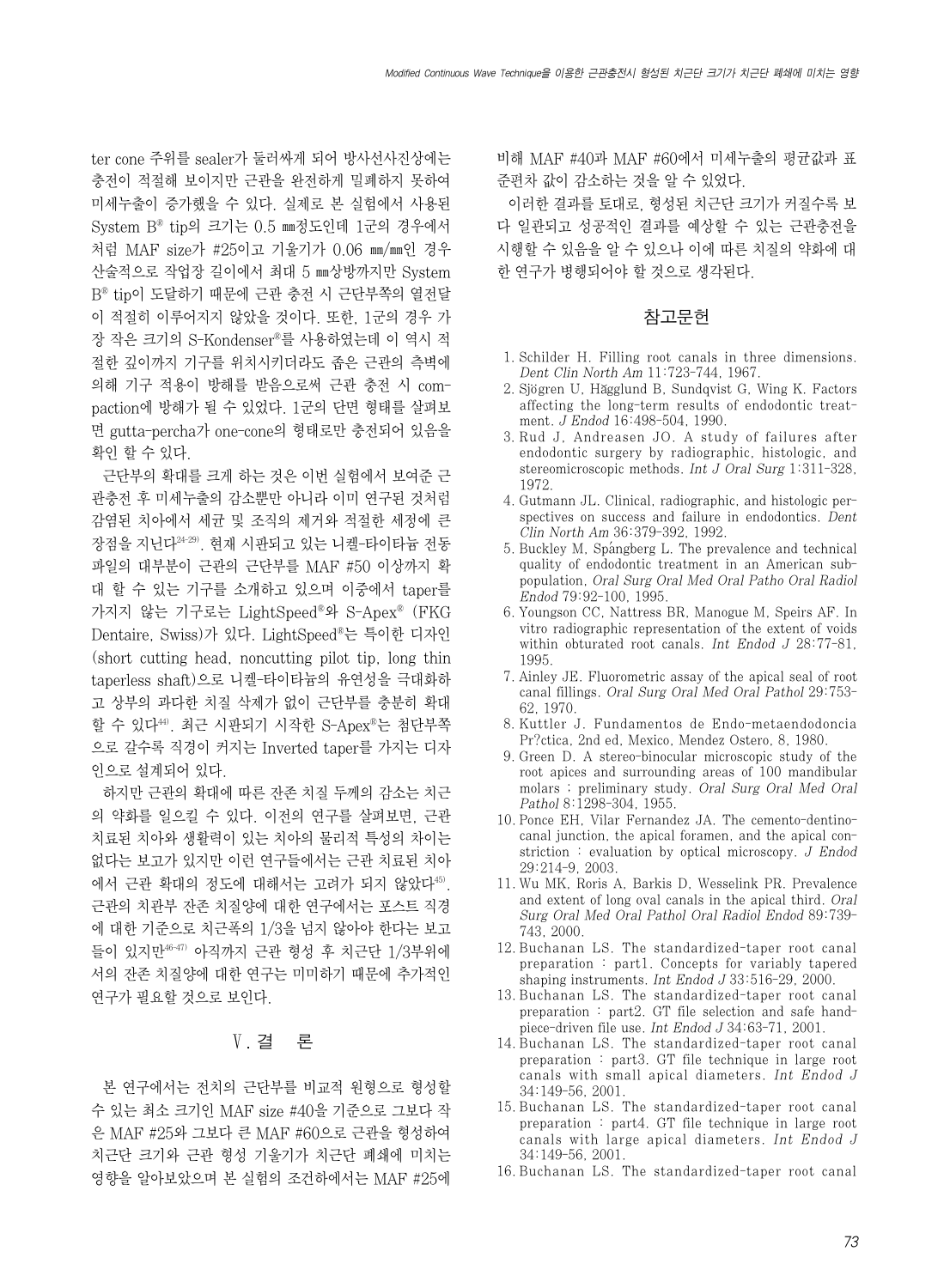preparation : part5. GT file technique in small root canals. Int Endod J 34:244-9, 2001.

- 17. Buchanan LS. The standardized-taper root canal preparation : part6. GT file technique in abruptly curved canals. Int Endod J 34:250-9, 2001.
- 18. Weine F. Endodontic therapy, St. Louis, C.V. Mosby:209-22, 1972.
- 19. Wu MK, Barkis D, Roris A, Wesselink PR. Does the first file to bind correspond to the diameter of the canal in the apical region? Int Endod J 35:264-7, 2002.
- 20. Strindberg LZ. The dependence of results of pulp therapy on certain factors : an analytic study based on radiographic and clinical follow-up examination. Acta Odontol Scand 14(Suppl):1, 1956.
- 21. Hoskinson SE, Ng YL, Hoskinson AE, Moles DR, Gulabivala K. A retrospective comparison of outcome of root canal treatment using two different protocols. Oral Surg Oral Med Oral Pathol Oral Radio Endod 93:705- 15, 2002.
- 22. Friedman S, Abitbol S, Lawrence HP. Treatment outcome in endodontics : the Toronto Study. Phase 1 : initial treatment. J Endod 29:787-93, 2003.
- 23. Wu MK, Schwartz FB, Van des Sluis LW, Wesselink PR, The quality of root fillings remaining in mandibular incisors after root-end cavity preparation. Int Endod J 34:613-619, 2001.
- 24. Wu MK, Wesselink PR. Efficacy of three techniques in cleaning the apical portion of the curved root canals. Oral Surg Oral Med Oral Pathol Oral Radiol Endod 79:492-6, 1995.
- 25. Siqueira JE, Araujo MC, Garcia PF, Fraga RC, Dantas CJ. Histological evaluation of the effectiveness of five instrumentation techniques for cleaning the apical third of root canals. J Endod 23:499-502, 1997.
- 26. Rollison S, Barnett F, Stevens RM. Efficacy of bacterial removal from instrumented root canals in vitro related to instrumentation technique and size. Oral Surg Oral Med Oral Pathol Oral Radiol Endod 94:366- 71, 2002.
- 27. Card SJ. Sigurdsson A, Orstavik D, Trope M. The effectiveness of increased apical enlargement in reducing intracanal bacteria. J Endod 28:779-83, 2002.
- 28. Tan BT, Messer HH. The quality of apical canal preparation using hand and rotary instruments with specific criteria for enlargement based on initial apical file size. J Endod 28:658-64, 2002.
- 29. Shuping GB. Ørstavik D, Sigurdsson A, Trope M. Reduction of intracanal bacteria using nickel-titanium rotary instrumentation and various medications. J Endod 26:751-5, 2000.
- 30. Sjögren U, Hăgglund B, Sundqvist G, Wing K. Factors affecting the long-term results of endodontic treatment. J Endod 16:498-504, 1990.
- 31. Nair PN, Sjögren U, Krey G, Kahnberg KE, Sundqvist E. Intraradicular bacteria and fungi in root-filled, asymptomatic human teeth with therapy-resistant periapical lesions : a long-term light and electron microscopic follow-up study. J Endod 16:580-8, 1990.
- 32. Kerekes K, Tronstad L. Morphometric observations on root canals of human anterior teeth. J Endod 3:24-29, 1977.
- 33. Alani AH, Toh CG. Detection of microleakage aroud dental restorations : a review. Oper Dent 22:173-85, 1997.
- 34. Michailesco PM, Valcarcel J, Grieve AR, Levallois B, Lerner D. Bacterial leakage in endodontics. J Endod 22:535-9, 1996.
- 35. Chaisrisookumporn S, Rabinowitz JL. Evaluation of ionic leakage of lateral condensation and McSpadden methods by autoradiopraphy. J Endod 8:493-6, 1982.
- 36. Czonstkowsky M, Michanowicz A, Vazquez JA Evaluation of an injection of thermoplasticized lowtemperature gutta-percha using radioactive isotopes. J Endod 11:71-4, 1985.
- 37. Ravanshad S, Torabinejad M. Coronal dye penetration of the apical filling materials after post space preparation. Oral Surg Oral Med Oral Pathol 74:644-647, 1992.
- 38. Kos WL, Aulozzi DP, Gerstein H. A comparative bacterial microleakage study of retrofilling materials. J Endod 8:355-8, 1982.
- 39. Kersten HW, Moorer WR. Particles and molecules in endodontic leakage. Int Endod J 22:118-24, 1989.
- 40. Usman N, Baumgartner JC, Marshall JG. Influence of instrument size on root canal debridement. J Endod 30:110-2, 2004.
- 41. Coldero LG, McHugh S, MacKenzie D, Saunders WP. Reduction in intracanal bacteria during root canal preparation with and without apical enlargement. Int Endod J 35:437-46, 2002.
- 42. Green D. Stereomicroscopic study of 700 root apices of maxillary and mandibular posterior teeth. Oral Surg Oral Med Oral Pathol 13:728-33, 1960.
- 43. West JD. The relation between the three-dimensional endodontic seal and endodontic failure, master's thesis, Boston, Boston University, 1975.
- 44. Barbakow F. The lightspeed system, Dent Clin North Am 48:113-135, 2004.
- 45. Sedgley CM, Messer HH. Are endodontically treated teeth more brittle? J Endod. 18:332-335, 1992.
- 46. Stern N, Hirshfeld Z. Principles of preparing endodontically treated teeth for dowel and core restorations. J Prosthet Dent 30:162-5, 1973.
- 47. Tilk MA, Lommel TJ, Gerstein H. A study of mandibular and maxillary root widths to determine dowel size. J Endod 5:79-82, 1979.